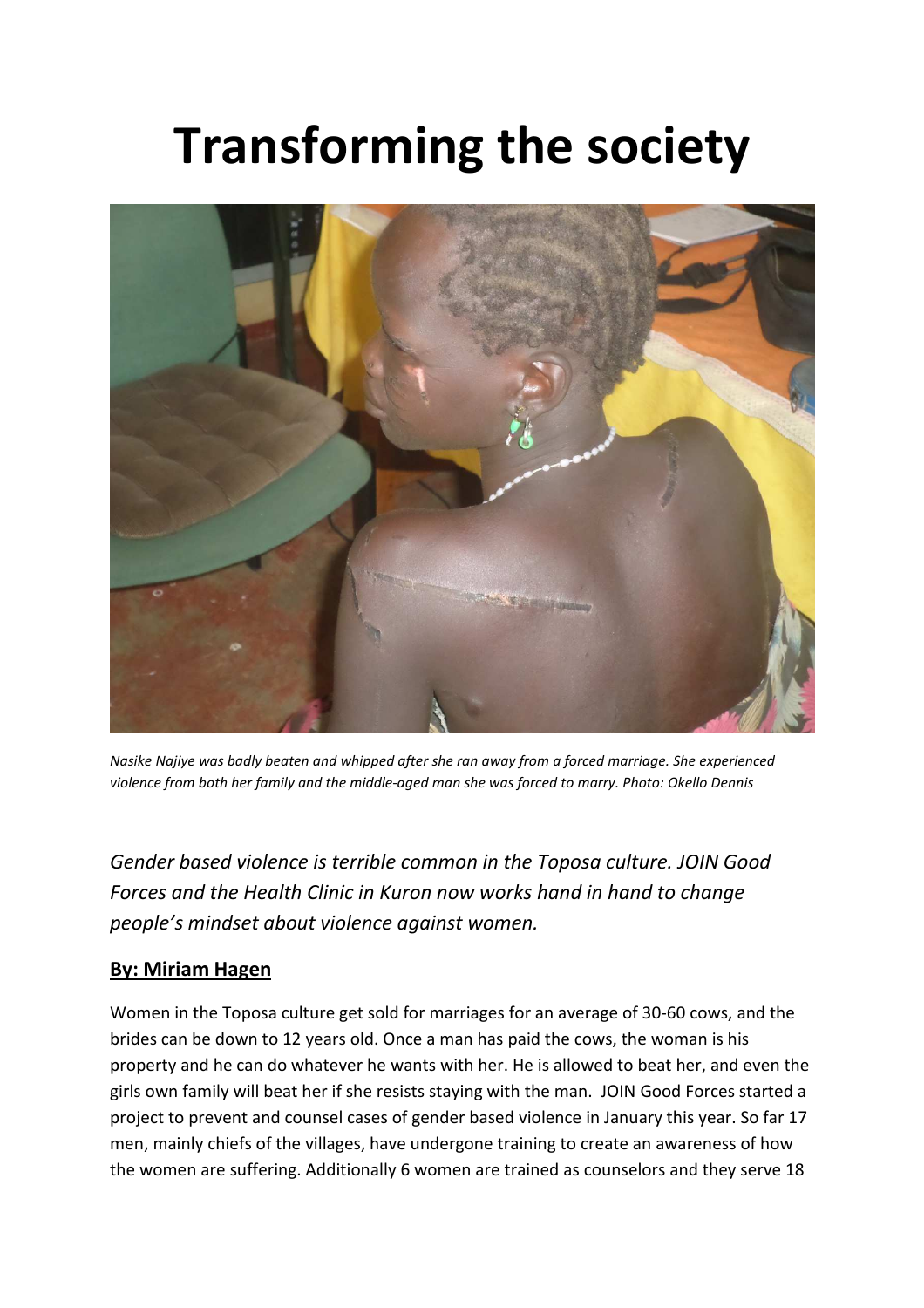villages in Kuron area. Since the project started, 225 couples have received counseling, 59 families forcing marriages have been counseled and 26 victims of rape have received treatment and counseling.

### **Forced marriage**

Nasike Najiye from the picture above is one of the women who have received help. She came to the clinic a few months ago after she had been very badly beaten. We met her in the village, and she looked physically healthy again.



*Nasike Najiye(right) received counseling by Cicilia Napuke (left) and the Health Clinic in Kuron. She was badly whipped and beaten by her husband, but today her situation has improved and she looks physically healthy again. Photo: Miriam Hagen*

"I am ok again," she said with a shy smile.

Nasike Najiye, which is estimated to be about 16 years old, became pregnant with the man she loves, but her parents did not approve of the relationship. Instead she was forced to marry a middle-aged chief in Kuron area, which offered many cows as a bride's price. Nasike tried to run back to the father of her baby, but then she was badly beaten by both her family and her new husband. After the beating, she refused to eat, and when she came to the clinic, she had not eaten for three days.

## **Beating stopped**

Health Coordinator and Clinical Officer Okello Dennis tells that he became aware of this girl through a workshop for men.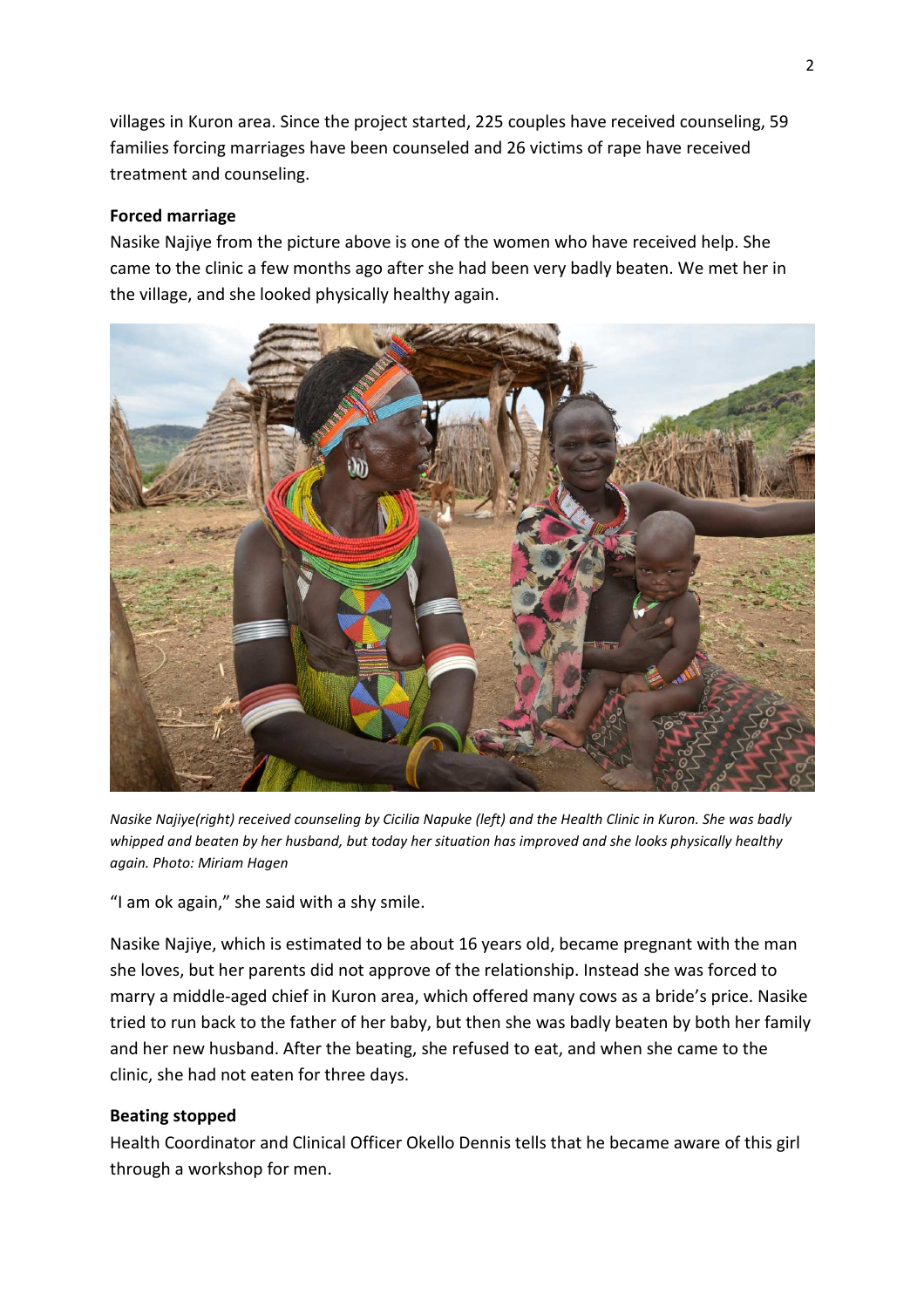"One of the men said `I have realized that I am forcing someone to marry me and I have beaten her. She is in my village now.` He accepted to get counselling," Okello said.

Okello found the girl in a very bad condition, and she was admitted to the hospital for two days. After receiving counselling, she started to eat again and she also reconciled with her husband.

"Is he treating you well now?"

Nasike laughed and looked down. She refused to reply even though both the counselor and the interpreter encouraged her to speak. She mumbled that she is starting to forget about the father of the baby. Cecilia Napuke concluded;

"She is happy now. She is living freely and she is at the moment being treated better."

#### **Long process**

For someone coming from a culture where women choose freely who to marry and are also free to file for a divorce, this success story seems confusing.

"Do you think this is a success story?"

"He is treating her fair now, but the forcing is still there. It will be a long process, because she does not like him. She is trying to adjust to the situation," Okello said.

"But forced marriages are against the Human Rights?"

"Yes."

"What is your goal when you council a couple like this?"

"We try to be very neutral and to promote dialogue. We get the story from the man and woman separately. Then they meet together and we try to mediate between them."

"So, no matter what they decide, you have to accept?"

"We have to accept, but we tell them the bad effects of violence and forced marriage."

"So, in this particular case, this was the best you could hope for?"

"She is not being beaten, that is a good thing."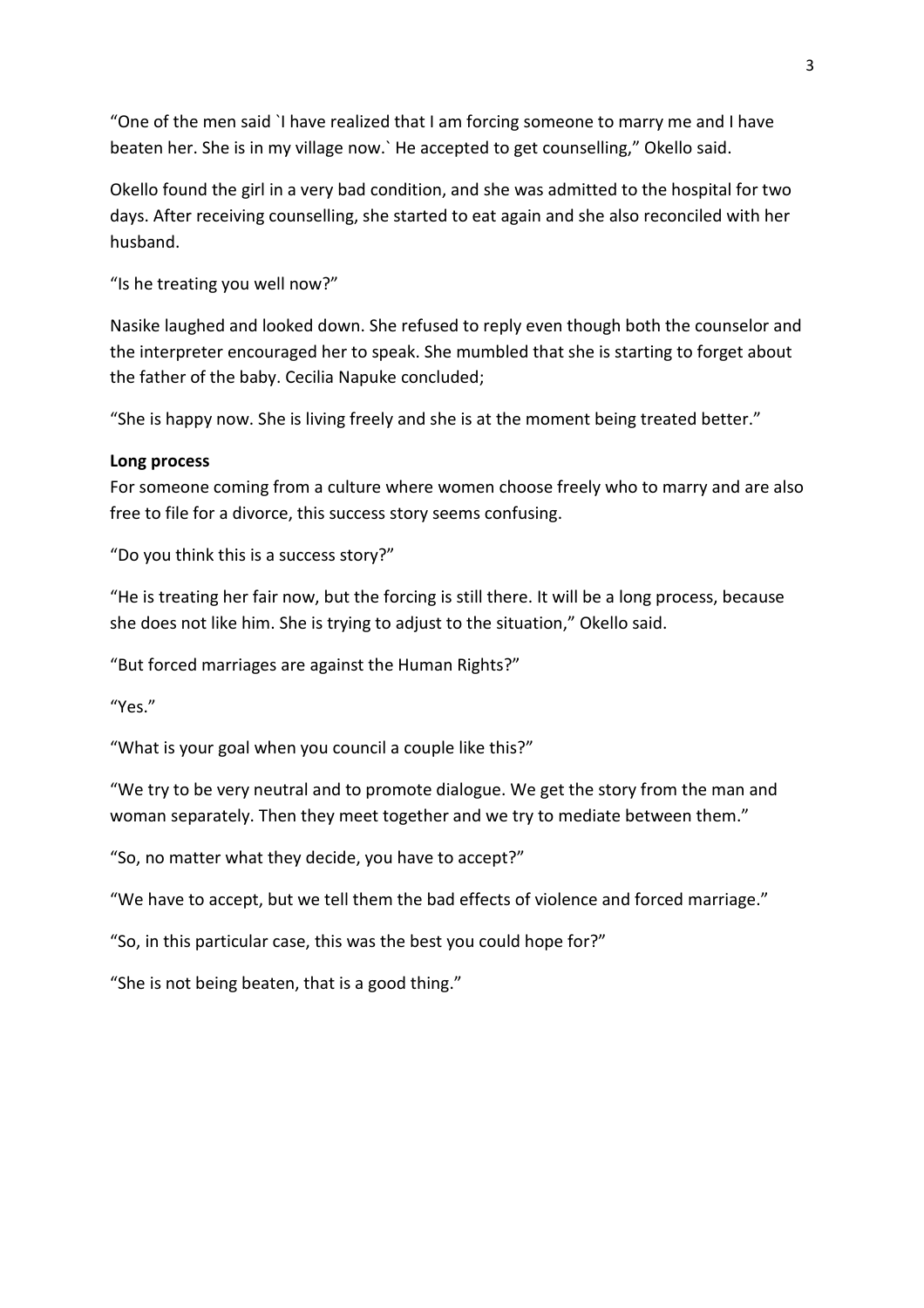

*Health Coordinator and Clinical Officer, Okello Dennis, would love to see the living conditions of the Toposa women getting improved. However, he cannot enforce it, so he realizes that this work will take time. Photo: Miriam Hagen* 

#### **Early pregnancies**

Girls are given out for marriage from the age of 12, even though the national law in South Sudan sets 18 years as the legal age for marriage and sexual intercourse. Okello tells that the Health Clinic works actively on informing the society about the dangers of early age pregnancies.

"You can have so many complications, and you can even die. The girl's body is not prepared to carry that heavy load, and she can also suffer from Fistula."

"What do you think the age limit for pregnancy should be?"

"The national standard is 18, so we cannot go below that," he replied.

"Are any legal actions taken against these early marriages?"

"Here? No. There is no law enforcement here. If there are any problems, people go to the chiefs. The offender has to give cows or receive beating."

Okello explains that during the training of the men, they seemed to understand the health risks attached to early pregnancies.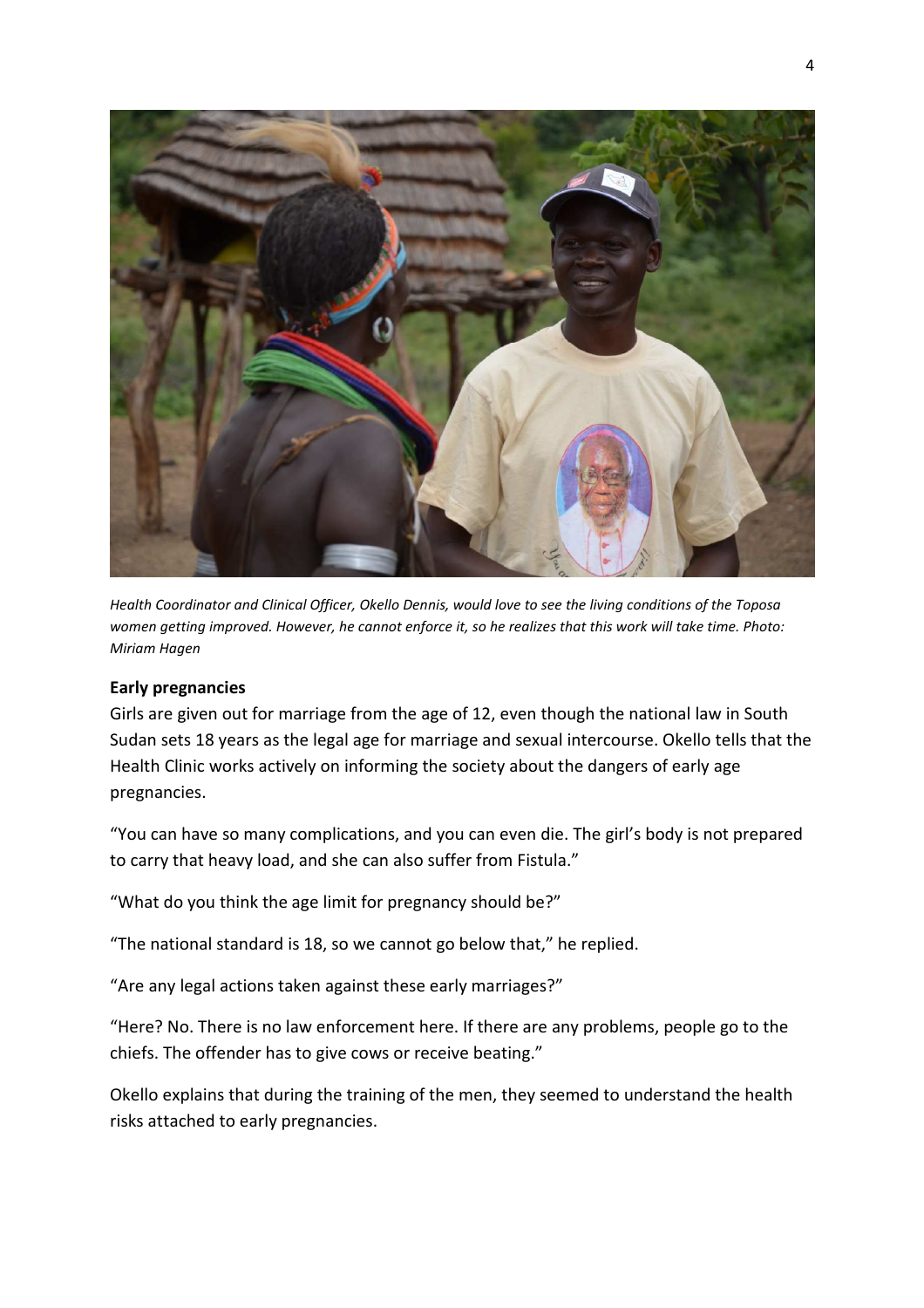"Before they would say `this is our culture, this is how we do it,` but now they have realized. They promised to change and convince the others," he said.

#### **Back to school**

After some thinking, Okello realizes that one of his cases had a better outcome than Nasike Najiye's story. A girl, who claims to be 12 years old, was taken to a man, but he could not pay as many cows as the parents wanted. She was then sent to another man, but he was old and she did not like him. She ran away from him and hid in the bush for three months, before she approached some friends in St. Thomas Primary School in Holy Trinity Peace Village, Kuron. She was sent to the Health Clinic, but her parents found out where she was and claimed her back so she could marry a third man. After some mediation, they agreed to stop beating her, but they still insisted on forcing her to marry this man. The girl ran away again, and this time the Clinic hid her for two days.

"We were hiding her because the parents wanted to beat her again," Okello explained.

They arranged for mediation between the girl and her parents, and finally the parents agreed to let her take education before giving her away.

"I said to the parents `School is good. She will study and become someone important.` They allowed her, and she is now in school," Okello said and smiled.

#### **In darkness**

Cecilia Napuke has undergone training as a counselor in JOIN Good Forces' program. She has gained new insights trough this work.

"The training has helped us. We were in darkness. Men relax all day while women dig and do all the work. If we join together, we will have enough food. It will take time for the men to understand, but slowly, slowly…"

"How is the counselling received by the community? "

"Some say `yes, beating is not good,` while others are stubborn. The women are their property, they say."

"Do they pay attention to your message?"

"Yes, we are respected. We are called doctors. People say we are allowed to talk."

#### **Alcohol increases violence**

The six female counsellors meet to report new cases and to get a briefing every Friday. Every month they get soap and 1 kilo sugar as an appreciation of their work. They have also received rubber boots, umbrella and torches so they can move freely between the villages in all kinds of weather. It has only been four months since the project started, but Cecilia Napuka has already seen some changes.